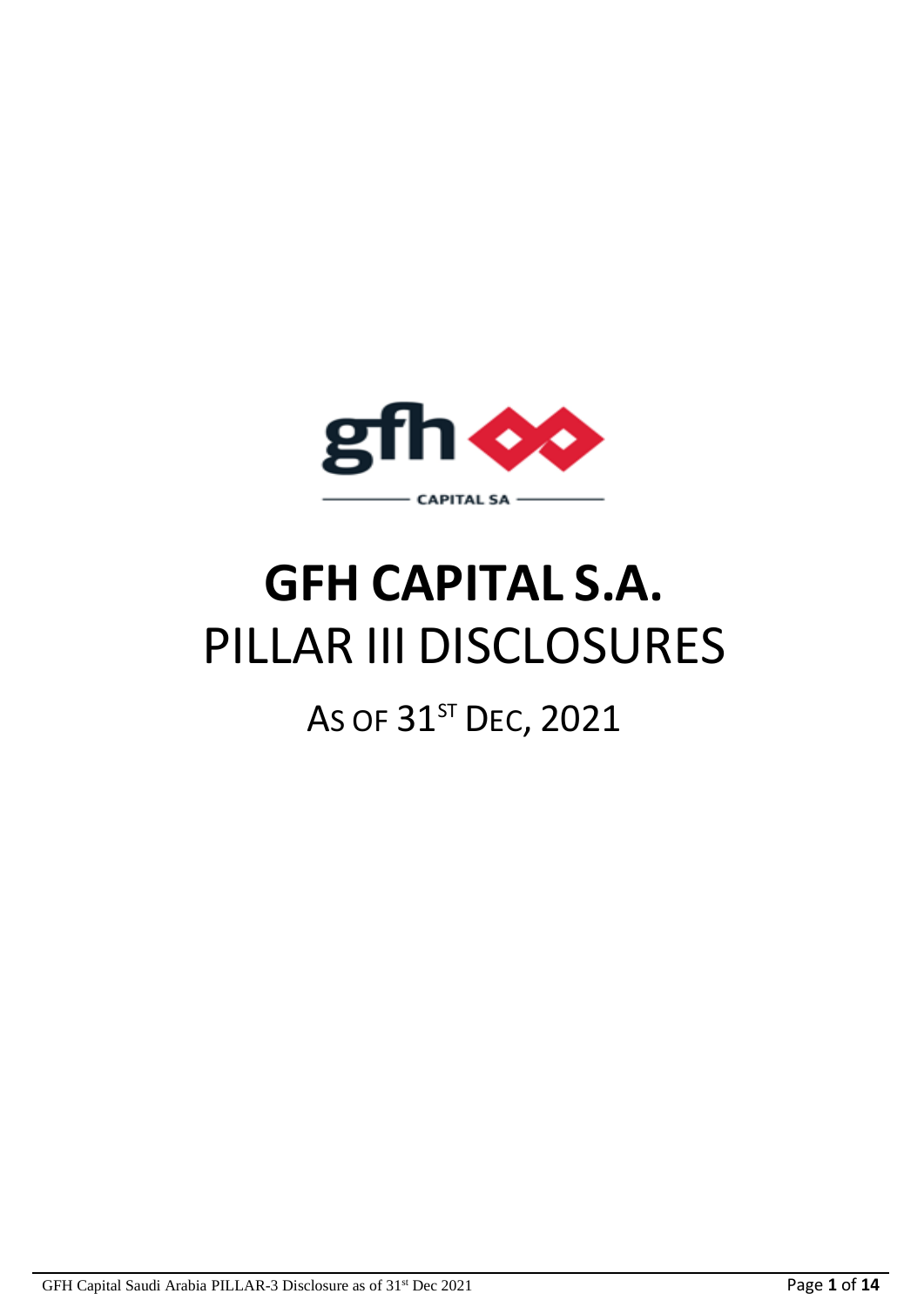

## **Table of Contents**

| APPENDIX 3: DISCLOSURE ON CREDIT RISK'S RATED EXPOSURE  13 |  |
|------------------------------------------------------------|--|
| APPENDIX 4: DISCLOSURE ON CREDIT RISK MITIGATION (CRM) 14  |  |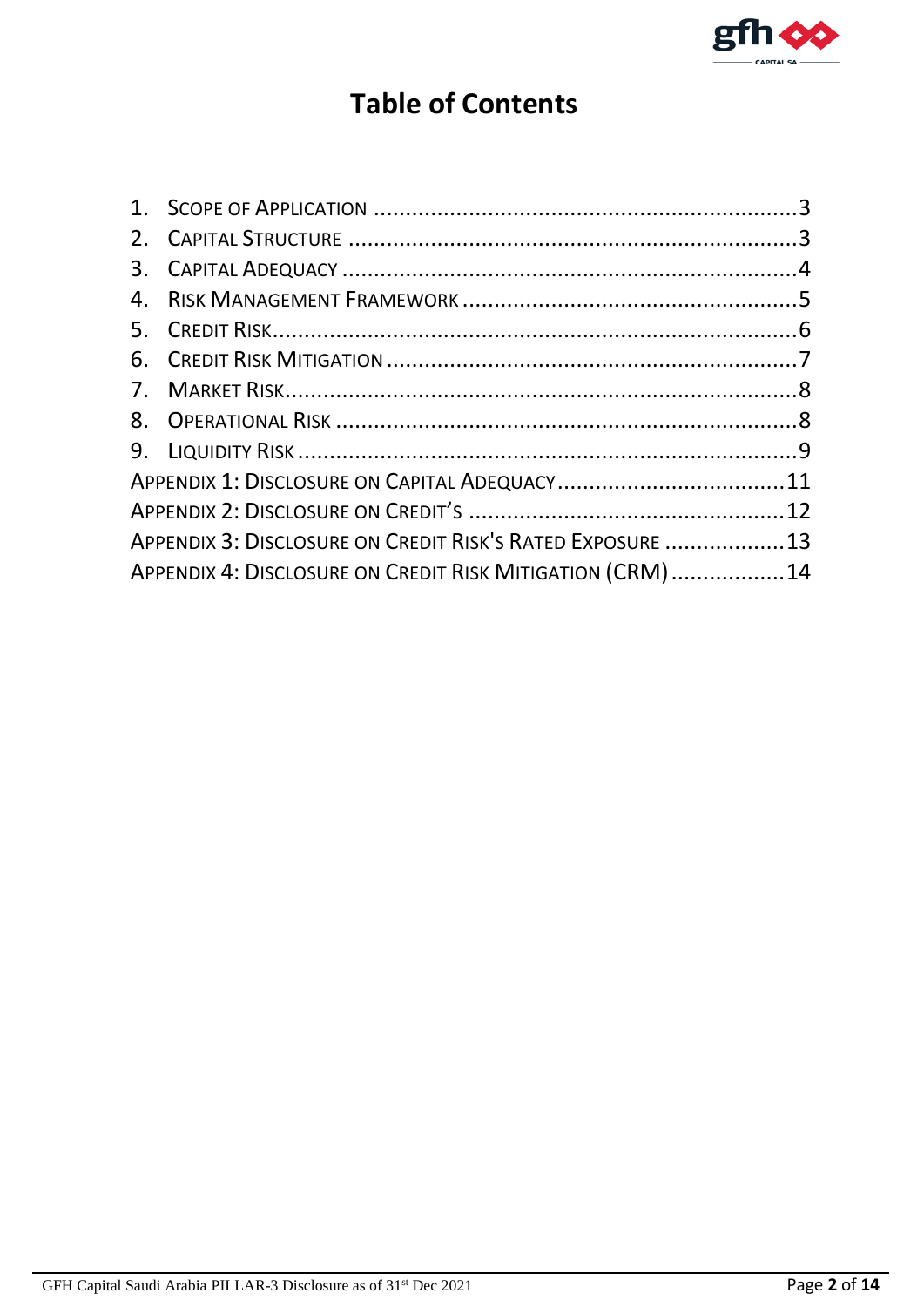

#### <span id="page-2-0"></span>**1. Scope of Application**

GFH Capital Saudi Arabia (hereby referred to as ("Company" or "GFH") is a Saudi Closed Joint Stock company registered in the Kingdom of Saudi Arabia under Commercial Registration No. 1010593423 dated 3 Muharram 1441H (corresponding to September 09, 2019) in accordance with Capital Market Authority's license No. (30-19200) on Ramadan 07, 1441H (corresponding to May 12, 2019).

The principal activities of the Company are to conduct arranging, advising and managing investments and operating funds activities. The company started arranging and advising activities in accordance with Capital Market Authority's letter dated Jumada Al-thani 26, 1441H (corresponding to February 20, 2020). In addition, the company started managing investments and operating funds activity on Jumada Al-Awwal 12, 1443H (December 16, 2021) in accordance with Capital Market Authority's letter.

The CMA Prudential Rules comprise of three 'Pillars':

- Pillar 1 sets minimum capital requirements to meet credit, market and operational risk;
- Pillar 2 requires firms and their supervisors to consider whether additional capital should be held to cover risks not covered by Pillar 1 requirements; and
- Pillar 3 seeks to improve market discipline by requiring firms to disclose certain information on their risks, capital and risk management.

The Pillar 3 disclosures contained herein relate to the period ended December 31, 2021, all numbers where audited by statutory auditor. The purpose of this disclosure is to inform relevant stakeholders about the company's capital, risk management and capital adequacy.

#### <span id="page-2-1"></span>**2. Capital Structure:**

The current total capital base is SAR 65.668 million, while the paid-up capital is SAR 20 million. For regulatory purposes, capital is categorised into two main classes. These are Tier 1 and Tier 2, which are described below:

#### **2.1 Tier 1 capital**

Tier 1 capital consists of paid-up capital, Audited retained earnings, statutory reserves, general reserves.

| <b>Capital Base</b>                        | <b>SAR '000</b> |
|--------------------------------------------|-----------------|
| <b>Tier-1 capital</b>                      |                 |
| Paid-up capital                            | 20,000          |
| Audited retained earnings                  | 40,923          |
| Share premium                              |                 |
| Reserves (other than revaluation reserves) | 4,745           |
| Tier-1 capital contribution                |                 |
| Deductions from Tier-1 capital             |                 |
| <b>Total Tier-1 capital</b>                | 65,668          |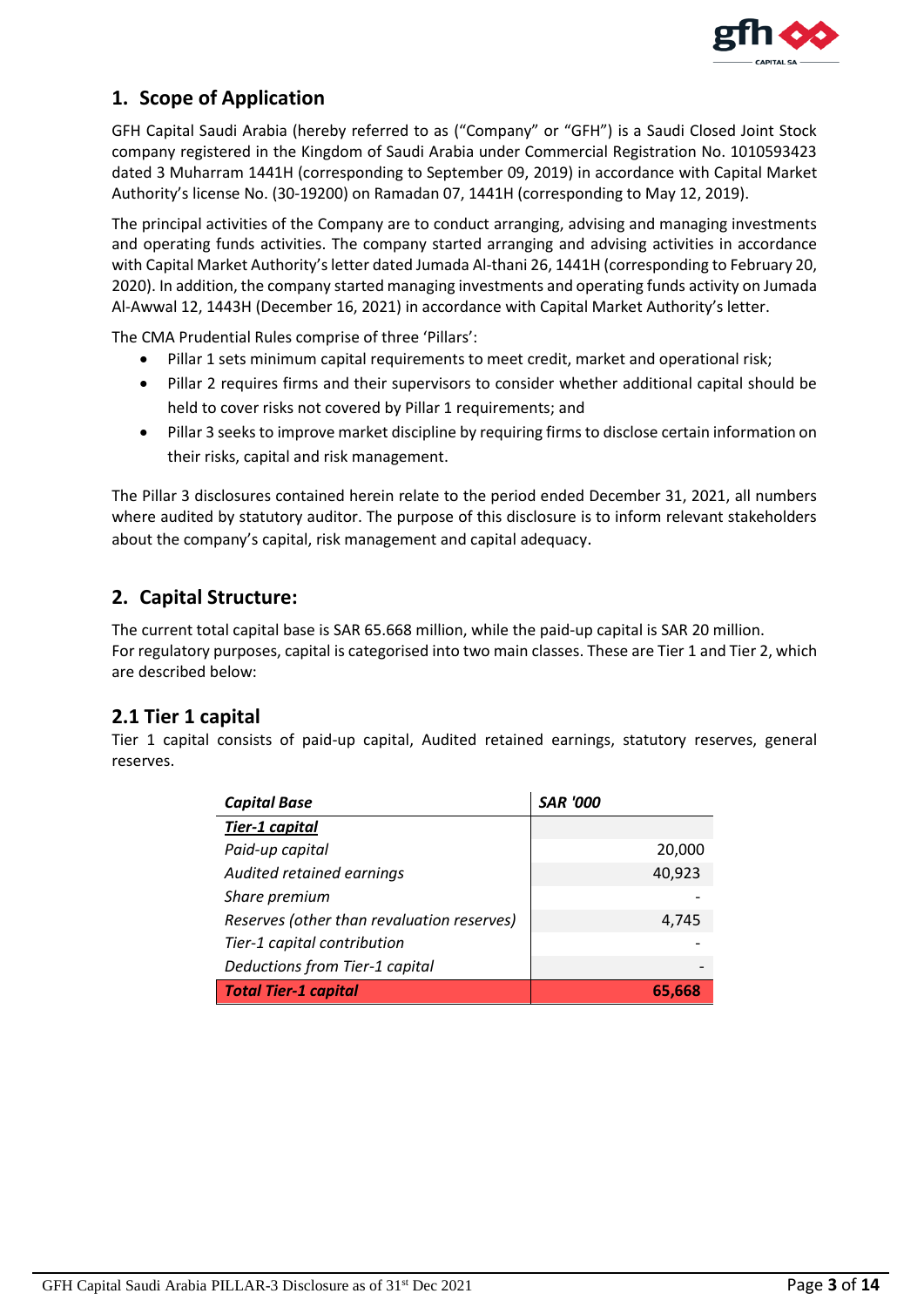

#### **2.2 Tier 2 capital**

Tier 2 capital consists of Revaluation reserves.

| <b>Capital Base</b>                        | <i>SAR '000</i> |
|--------------------------------------------|-----------------|
| <b>Tier-2 capital</b>                      |                 |
| Subordinated loans                         |                 |
| Cumulative preference shares               |                 |
| <b>Revaluation reserves</b>                |                 |
| Other deductions from Tier-2 (-)           |                 |
| Deduction to meet Tier-2 capital limit (-) |                 |
| <b>Total Tier-2 capital</b>                |                 |
|                                            |                 |
| <b>TOTAL CAPITAL BASE (Tier-1 &amp; 2)</b> | 65.b            |

#### <span id="page-3-0"></span>**3. Capital Adequacy**

GFH's policy is to maintain strong capital base so as to cover any unexpected losses, maintain investor, creditor and market confidence and to sustain the future development of the business.

GFH aims to maximize shareholders' value through an optimal capital structure that protects the stakeholders' interests, and provides sufficient capacity for growth whilst ensuring compliance with the regulatory requirements and meeting shareholders' expectations.

#### **3.1 Capital Adequacy Ratio and Minimum Capital Requirements**

GFH is well capitalised with a Tier 1 capital ratio and a total capital ratio (time) of 6.63, against a minimum regulatory requirement for capital ratio of 1.

|                                   | <b>SAR '000</b> |
|-----------------------------------|-----------------|
| <b>Particulars</b>                | 2021            |
| Tier I Capital                    | 65,668          |
| <b>Tier II Capital</b>            |                 |
| <b>Total</b>                      | 65,668          |
| <b>Credit Risk</b>                | (7,801)         |
| Market risk                       | (965)           |
| Operational risk                  | (7, 362)        |
| <b>Total</b>                      | 16,128          |
| Capital adequacy ratio            | 4.07            |
| Surplus (Deficit) in Capital Base | 49,540          |

Please refer to **Appendix 1** for the details

#### **3.2 ICAAP**

GFH has introduced an Internal Capital Adequacy Assessment Process (ICAAP) by which it would examine its risk profile and ensure that the company is adequately capitalised from both regulatory and internal risk capital point of view.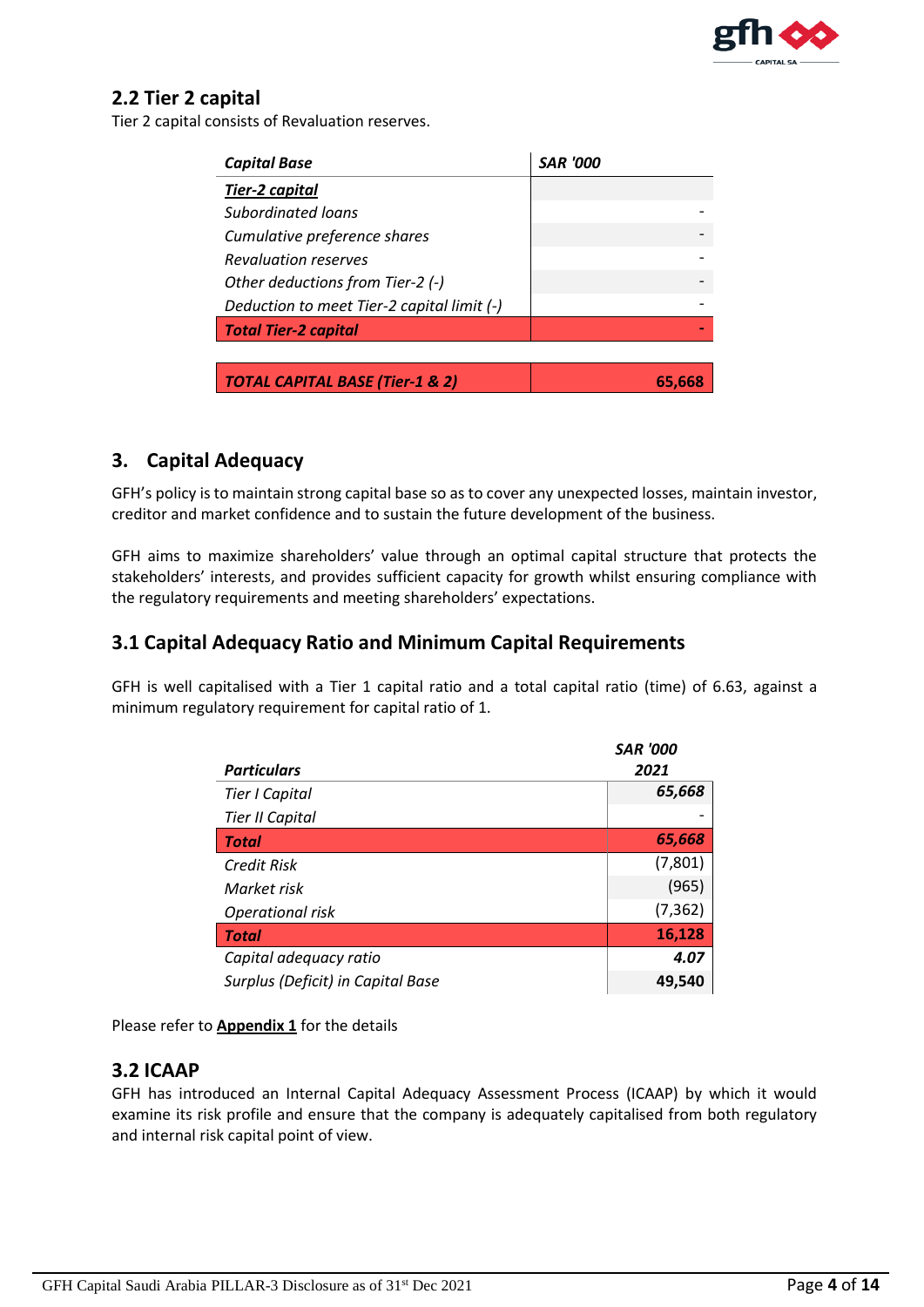

The ICAAP describes the company's business strategy, its forecasts for the next three years for riskweighted assets, its risk appetite and the assessment of specific risk exposures, their mitigation and the capital allocated to these risks.

Within the framework of the ICAAP, senior management and the Governing Body review the annual capital plan. The ICAAP shall be updated by the management and reviewed by the Board of Directors on an annual basis. The assessment draws on the results of existing risk management techniques and reporting.

#### **3.3 Scenario Analysis and Stress Testing**

Scenario analysis and stress testing shall be performed to assess GFH's exposure to extreme events to ensure that GFH can meet its capital requirements at all times in a forward looking manner and appropriate mitigation measures are put in place. The results of the stress tests assist GFH in ascertaining whether it has sufficient capital in periods of stress.

Senior Management shall be regularly informed of the stress test outcomes to ensure that the company has sufficient capital in place and that any unacceptable risks are mitigated. These scenarios shall be regularly reviewed and updated to account for changing market dynamics.

The company's capital plan shows that its current and projected capital is adequate to bear any stressed losses, to support its current activities, future strategies and operational plans.

#### <span id="page-4-0"></span>**4. Risk Management Framework**

GFH perceives strong risk management capabilities to be the foundation in delivering results to customers, investors and shareholders. GFH will continue to enhance its existing framework and adopt international best practices of risk management, corporate governance and the highest level of market discipline.

The primary objectives of the risk management framework of GFH are to:

- Manage risks inherent in GFH's activities in line with its risk appetite;
- Strengthen GFH's risk management practices to reflect the industry best practices; and
- Align internal capital requirements with risk materiality

#### **4.1 Risk Management Types**

GFH is exposed to various types of risk:

- **•** Credit Risk
- Operational Risk
- Market Risk
- Liquidity Risk
- Reputation Risk
- **•** Strategic Risk
- Regulatory Risk

The risk management framework addresses the identification, measurement, reporting and mitigation of the above risks.

#### **4.2 Governance Framework**

GFH's Corporate Governance – the system of procedures and principles governing how GFH organizes its leadership, its management and its operations – is fundamental to GFH's successes and that of its stakeholders. GFH has designed its corporate governance to produce an efficient, entrepreneurial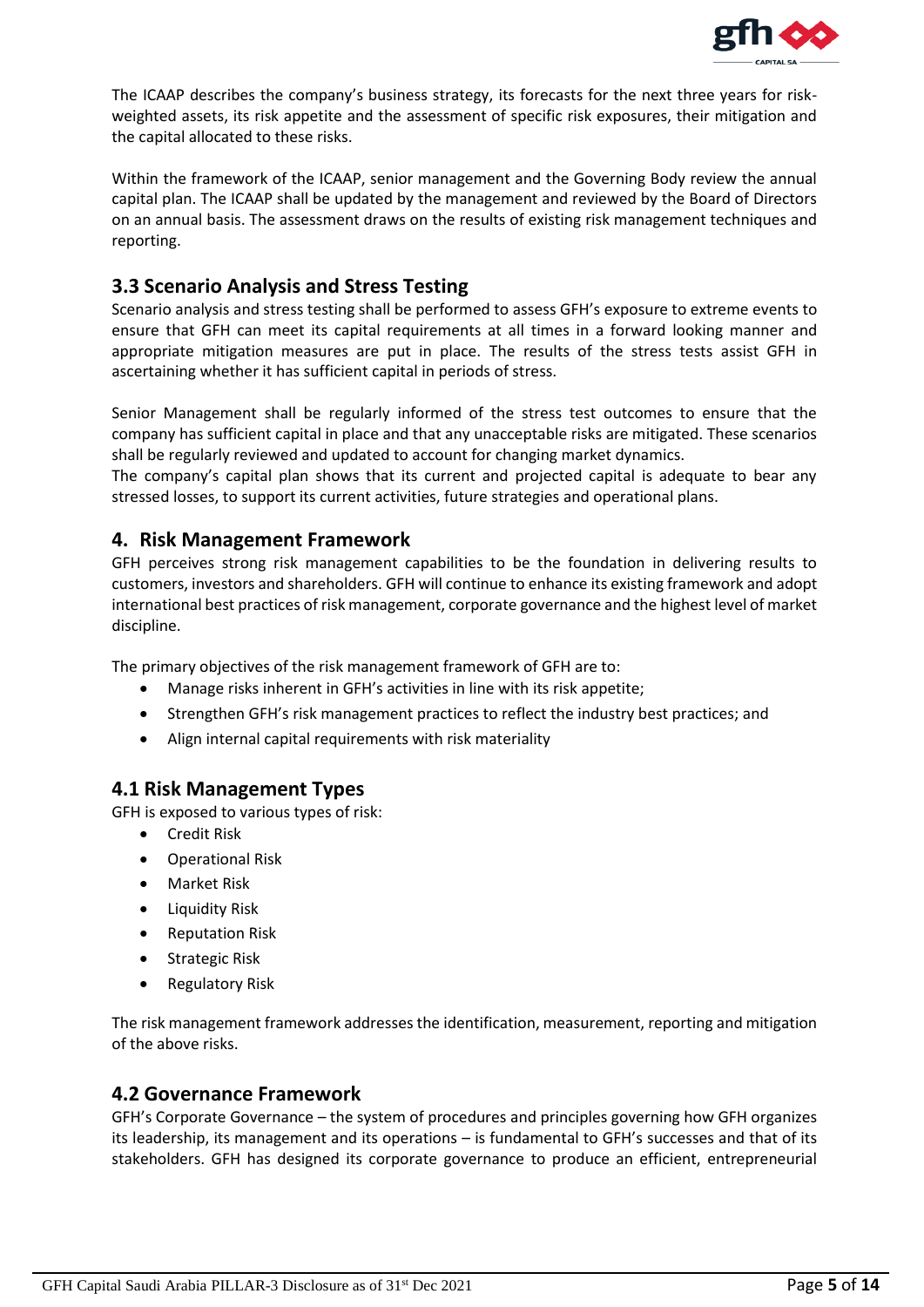

decision-making structure that is fair, transparent and accountable, and that aligns the profits of investors, management and employees with those of its shareholders, financiers and investors.

#### **4.3 Risk Management Process**

Risk Management practice is collective responsibility of all personnel as first line of defence and monitored by risk management department, senior management and the Board. Also, GFH will continue to enhance and improve upon its existing risk management framework and methodologies to keep it aligned with changing business environment, CMA regulations and global best practices.

#### **4.4 Compliance Function**

The Compliance function is responsible for mitigating and managing regulatory risk by ensuring alignment of the company with local laws and regulations in all jurisdictions where it operates.

#### <span id="page-5-0"></span>**5. Credit Risk**

Credit risk can be defined as the likelihood that a counterparty will not meet its obligations in accordance with the agreed terms. The magnitude of the credit risk depends on the likelihood of default by the counterparty, and on the potential value of the exposure with the client at the time of default. Credit risk arises in assets shown on the balance sheet as well as off the balance sheet (such as through contingent obligations).

GFH does not provide credit or credit facilities and on the basis of the nature and level of its current business activities and scope of license, it has exposure to credit risk on account of its bank deposits, client receivables, advances (if any) and prepayments made during the normal course of its operations.

#### **5.1 Credit Risk Management**

The principal objective of credit risk management is to ensure a high quality credit portfolio and the minimization of losses.

For Capital Requirement purposes, GFH assigns the risk weights to its Credit Risk Exposures as per standardized approach of the CMA Prudential Rules, and calculates the risk weighted assets and required Regulatory Capital for Pillar 1.

#### **5.2 Credit Risk Rating**

In compliance with CMA prudential requirements, GFH uses external credit ratings credit quality steps to determine appropriate risk weights for credit risk exposures for capital charge calculations.

To identify the credit quality step GFH uses the following correspondence table between the credit rating agency's credit ratings and the steps in the credit quality scales as prescribed by CMA.

| <b>Credit quality step</b>  | 1                 | 2        | 3          |    | 4         |    | 5               | 6        |
|-----------------------------|-------------------|----------|------------|----|-----------|----|-----------------|----------|
| <b>S&amp;P</b>              | AAA TO AA-        | $A+TOA-$ | BBB+       | TO | BB+       | то | $B+TOB-$        | CCC+ and |
|                             |                   |          | BBB-       |    | BB-       |    |                 | below    |
| <b>Fitch</b>                | <b>AAA TO AA-</b> | $A+TOA-$ | BBB+       | TO | BB+       | TO | $B+TOB-$        | CCC+ and |
|                             |                   |          | BBB-       |    | BB-       |    |                 | below    |
| Moody's                     | Aaa TO Aa3        | A1 TO A3 | Baa1       | TO | Ba1       | TO | <b>B1 TO B3</b> | Caa1 and |
|                             |                   |          | Baa3       |    | Ba3       |    |                 | below    |
| <b>Capital Intelligence</b> | AAA               | AA TO A  | <b>BBB</b> |    | <b>BB</b> |    | B               | and      |
|                             |                   |          |            |    |           |    |                 | below    |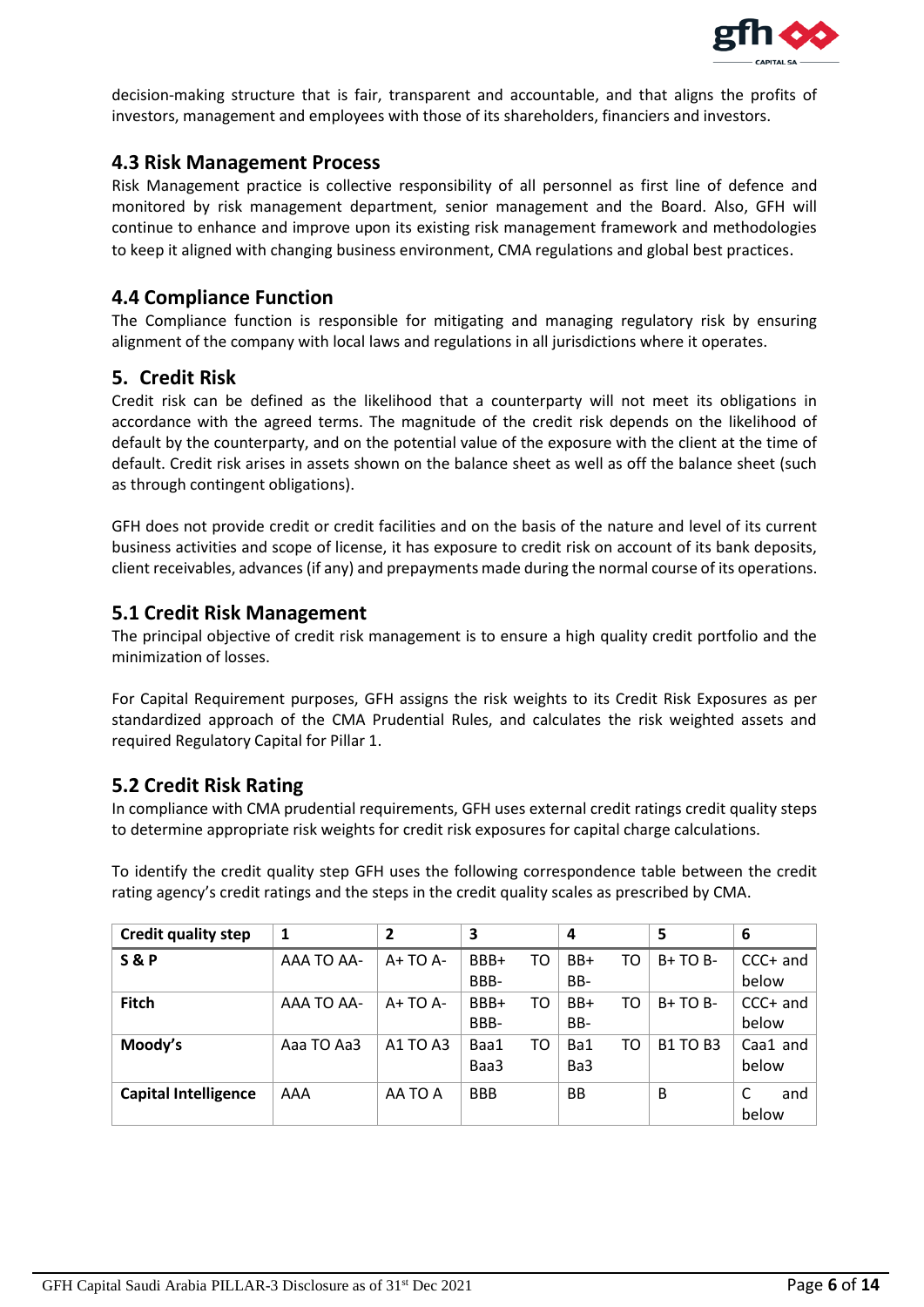

#### **5.3 Exposures**

Please refer to **Appendix 2** for the details.

#### **5.4 Residual Contractual maturity**

The residual contractual maturity of GFH's exposures is given in the table below:

#### (Amounts in SAR'000)

|                                      | <b>Geographic location</b> |                       |                          |                 |              |  |
|--------------------------------------|----------------------------|-----------------------|--------------------------|-----------------|--------------|--|
| <b>Exposure Class</b>                | Less than 3<br>months      | $3 -$ to 12<br>months | $1$ to 5<br>years        | over 5<br>years | <b>Total</b> |  |
| <b>Credit Risk</b>                   |                            |                       |                          |                 |              |  |
| <b>On-balance Sheet Exposures</b>    |                            |                       |                          |                 |              |  |
| <b>Governments and Central Banks</b> | 577                        |                       | $\overline{ }$           |                 | 577          |  |
| <b>Authorised Persons and Banks</b>  | 19,480                     | 44,870                | $\overline{\phantom{0}}$ |                 | 64,350       |  |
| Corporates                           |                            |                       |                          |                 |              |  |
| Retail                               |                            |                       |                          |                 |              |  |
| Investments                          |                            |                       |                          |                 |              |  |
| Securitisation                       |                            |                       |                          |                 |              |  |
| <b>Margin Financing</b>              |                            |                       |                          |                 |              |  |
| <b>Other Assets</b>                  | -                          |                       | 2,240                    |                 | 2,240        |  |
| Total                                | 20,057                     | 44,870                | 2,240                    | $\blacksquare$  | 67,167       |  |

#### **5.5 Geographic Distribution**

As at Dec 31, 2021 GFH has about 29% of its assets in the Kingdom of Saudi Arabia.

The following table below shows the geographic distribution of the Company's financial assets having credit risk exposure across various regions as follows:

#### (Amounts in SAR'000)

|                                      | <b>Geographic location</b> |            |                                          |              |  |  |
|--------------------------------------|----------------------------|------------|------------------------------------------|--------------|--|--|
| <b>Exposure Class</b>                | Saudi Arabia               | <b>GCC</b> | <b>Rest</b><br>the<br><b>of</b><br>World | <b>Total</b> |  |  |
| <b>Credit Risk</b>                   |                            |            |                                          |              |  |  |
| <b>On-balance Sheet Exposures</b>    |                            |            |                                          |              |  |  |
| <b>Governments and Central Banks</b> | 577                        |            |                                          | 577          |  |  |
| <b>Authorised Persons and Banks</b>  | 19,480                     | 44,870     |                                          | 64,350       |  |  |
| Corporates                           |                            |            |                                          |              |  |  |
| Retail                               |                            |            |                                          |              |  |  |
| Investments                          |                            |            |                                          |              |  |  |
| Securitisation                       |                            |            |                                          |              |  |  |
| <b>Margin Financing</b>              |                            |            |                                          |              |  |  |
| <b>Other Assets</b>                  | 2,240                      | ۰          |                                          | 2,240        |  |  |
| <b>Total</b>                         | 22,297                     | 44.870     | $\sim$                                   | 67,167       |  |  |

#### **5.6 Credit Risk Exposures by Credit Quality**

Please refer to **Appendix 3** for the details.

#### <span id="page-6-0"></span>**6. Credit Risk Mitigation**

GFH has controls in place to ensure that reporting and meaningful risk-reducing action take place when limits are exceeded. Some of the common ways of reducing exposures will consist of: freezing any new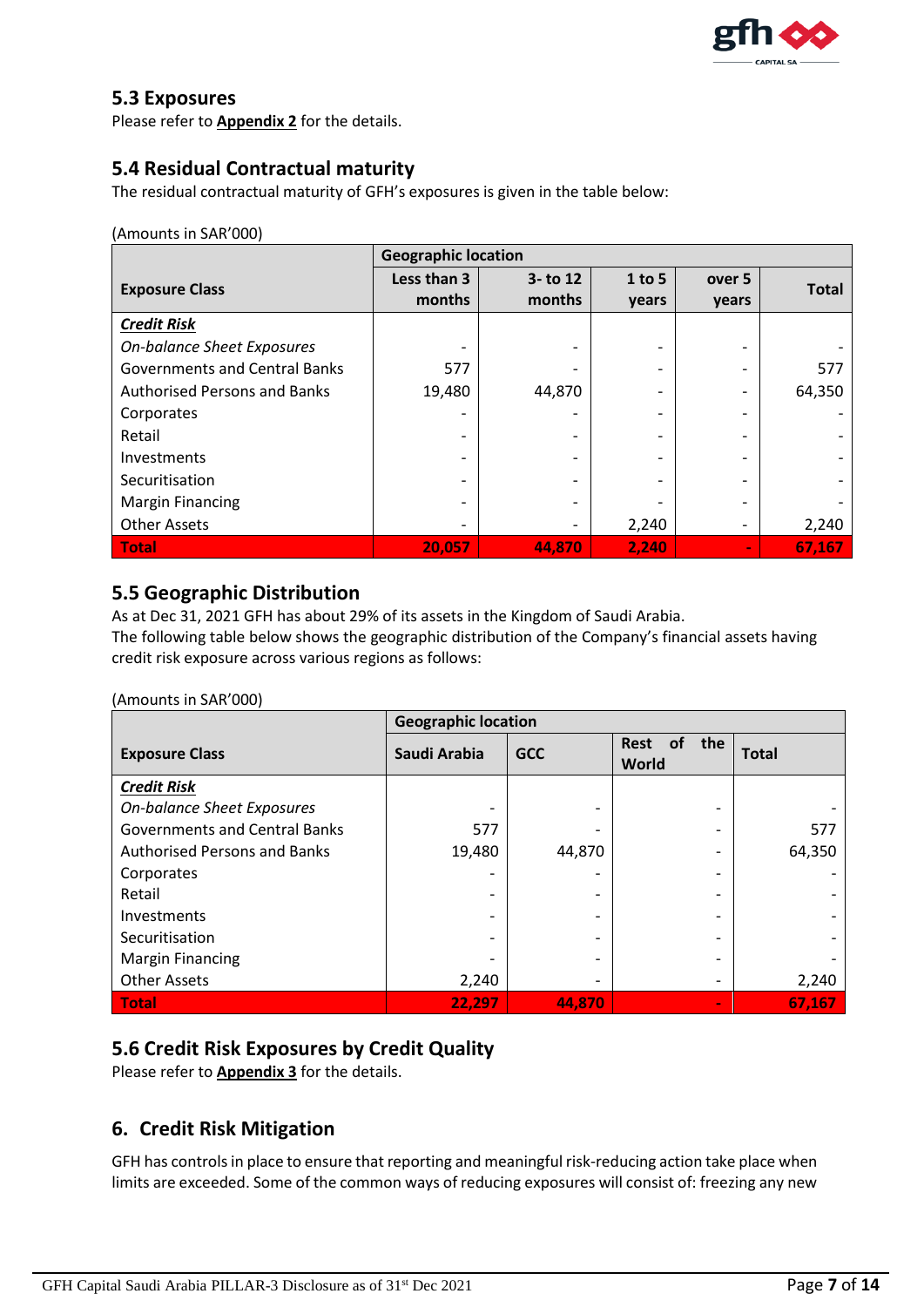

business with counterparty and letting current deals to expire, assigning transactions to other counterparties for diversification, and restructuring transactions to limit potential exposure and manage their sensitivity to market volatility. The company does not have currently and deal or activity, which has collateral as a security for credit risk mitigation. For the land and real estate related documentation of Real Estate funds, proper legal checks would be performed and would be kept in safe custody.

Limit are established at the parent level (GFH Financial Group or "Group") on the risk exposure which are taken into consideration with the limits being set on the amounts and types of transactions authorized. The Group engages a Management Information System to monitor the exposures and track the limits, which provides credit information to Senior Management and the Board of Directors. Please refer to **Appendix 4** for the details.

#### <span id="page-7-0"></span>**7. Market Risk**

Market risk is the risk that the fair value or future cash flows of financial instruments will fluctuate due to adverse changes in market variables such as profit rates, foreign exchange rates, equity prices and commodities resulting in a loss to earnings and capital.

#### **7.1 Market Risk Management**

The Company classifies exposures to market risk as either trading or non-trading portfolios. The Company has limited exposure to foreign exchange risk as its Foreign Exchange (FX) risk exposure is mostly to USD and GCC currencies, which are pegged to the USD. GFH manages Market Risk through the establishment of risk limits at the Group level. These risk limits are established using a variety of risk measurement tools, including sensitivity analysis, and value-at-risk methodologies.

#### **7.2 Capital requirement for market risk**

The capital requirement for Market risk exposures was calculated based on the regulatory requirements in Pillar I of the prudential rules issued by CMA. The table below shows there is no Market Risk exposures along with the required capital as of December 31, 2021:

| <b>Market Risks</b>         | <b>Exposure</b> | <b>Amount</b> |
|-----------------------------|-----------------|---------------|
| <b>Equity Risk</b>          | 376             | 68            |
| <b>Fund Risk</b>            |                 |               |
| <b>Option Risk</b>          |                 |               |
| Interest Rate Risk          |                 |               |
| <b>Commodities Risk</b>     |                 |               |
| <b>FX Risk</b>              | 44,870          | 897           |
| <b>Underwriting Risk</b>    |                 |               |
| <b>Excess Exposure Risk</b> |                 |               |
| Settlement Risk             |                 |               |
| <b>Total Market Risk</b>    | 45,246          | 965           |

(Amounts in SAR'000)

#### <span id="page-7-1"></span>**8. Operational Risk**

Operational Risk is defined as "The risk of loss resulting from inadequate or failed internal processes, people and systems or from external events including internal and external frauds". Operational risk can be categorized into three main types: general risks, legal risks and Shari'a non-compliance risks.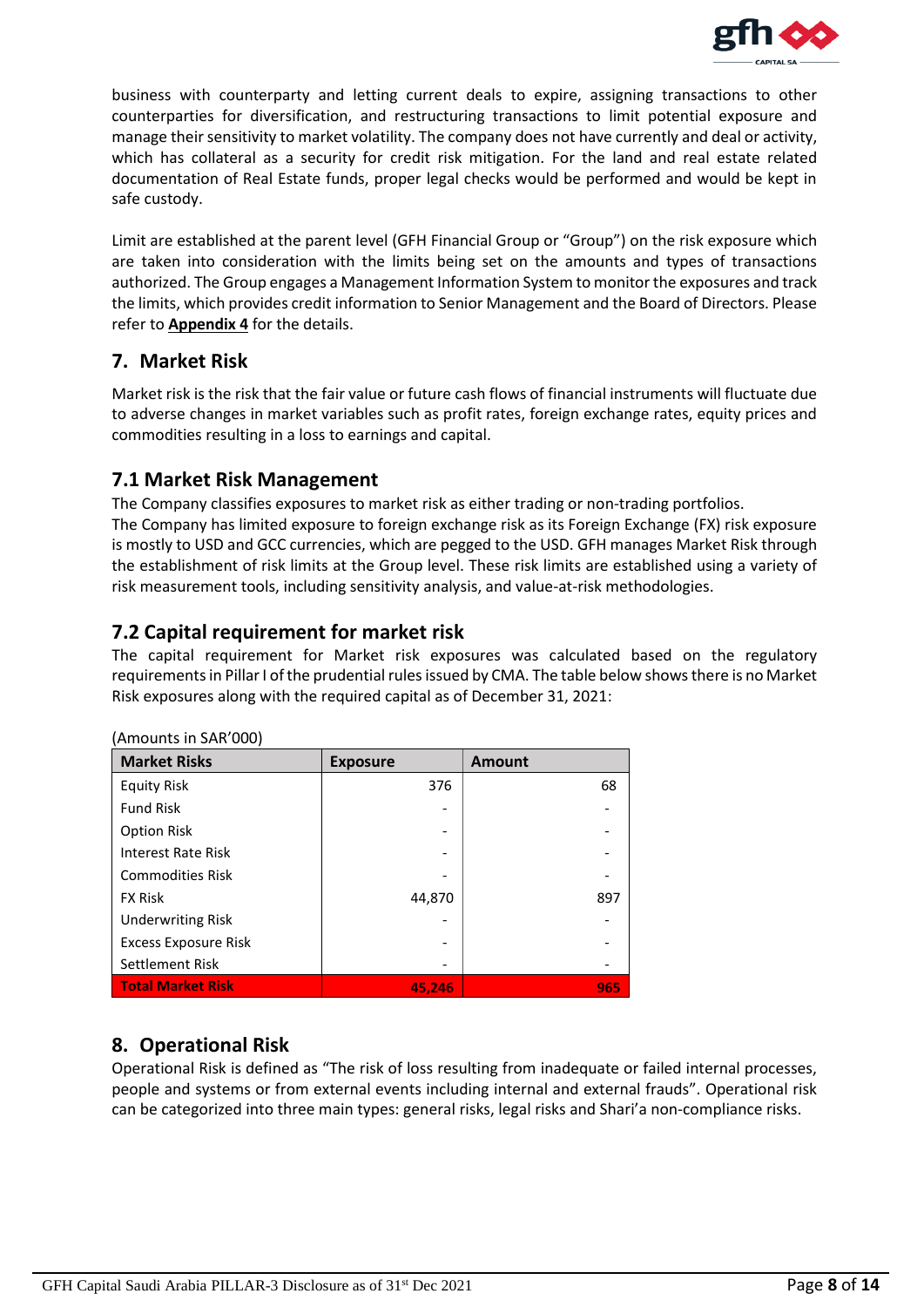

#### **8.1 Operational Risk Management**

The Company's operational risk management framework consist of the following arrangements and measures:

- Strong internal compliance culture that gives due importance to operational risk management and internal control culture through a well-defined compliance arrangements;
- Effective monitoring and internal reporting through regular risk assessment;
- Establishment of effective corporate governance arrangements;
- Contingency and business continuity plans and arrangements;
- Requirement of Insurance protections;
- Establishment of foul proof IT Security arrangements and assessment of its efficiency;
- Clearly defined set of policies, process and procedures for outsourcing arrangements; and
- Periodic assessment of the operational risk and regulatory operational risk capital requirement as per the CMA requirements

#### **8.2 Operational Risk - Capital**

In compliance with CMA requirements, GFH has adopted the Expenditure Based Approach (EBA) for calculating the minimum capital requirements for operational risks. Under this approach, the operational risks are calculated as 25% of the overhead expenses, which equated to a capital requirement of SAR 7.362 million for operational risks for the year ended 31 December 2021.

#### <span id="page-8-0"></span>**9. Liquidity Risk**

Liquidity risk is the inability of an organization to honour payment commitments when they are due and replace funds when they are withdrawn in a timely and cost effective manner. This can be caused by market disruptions to credit downgrades or fall in asset prices with low demand. Effective liquidity risk management therefore helps to ensure the Company's ability to meet its cash flow obligation and in maintaining diverse funding sources to the Company.

#### **9.1 Liquidity Risk Management**

In respect of its liquidity, GFH may meet its overall liquidity requirements and obligations by ensuring that:

- It holds sufficient immediately available cash or assets which are readily marketable or otherwise realisable;
- It is able to generate funds from those assets in a timely manner;
- It maintains a prudent funding profile in which its assets are of appropriate maturities, taking account of the expected timing of its liabilities;
- It is able to secure future growth of its assets through raising appropriate funding as and when required

GFH's liquidity is managed at the Parent level which covers the assessment, monitoring, contingency plan and reporting of Liquidity Risk as a part of the Group Liquidity risk profile.

#### **9.2 Liquidity Reserves**

GFH's liabilities comprise majorly of operating costs (relatively fixed), The company holds its cash in a current deposit account as this can be accessed instantly by it.

#### **9.3 Funding Sources**

GFH has no significant short-term liabilities and earning assets are funded by equity.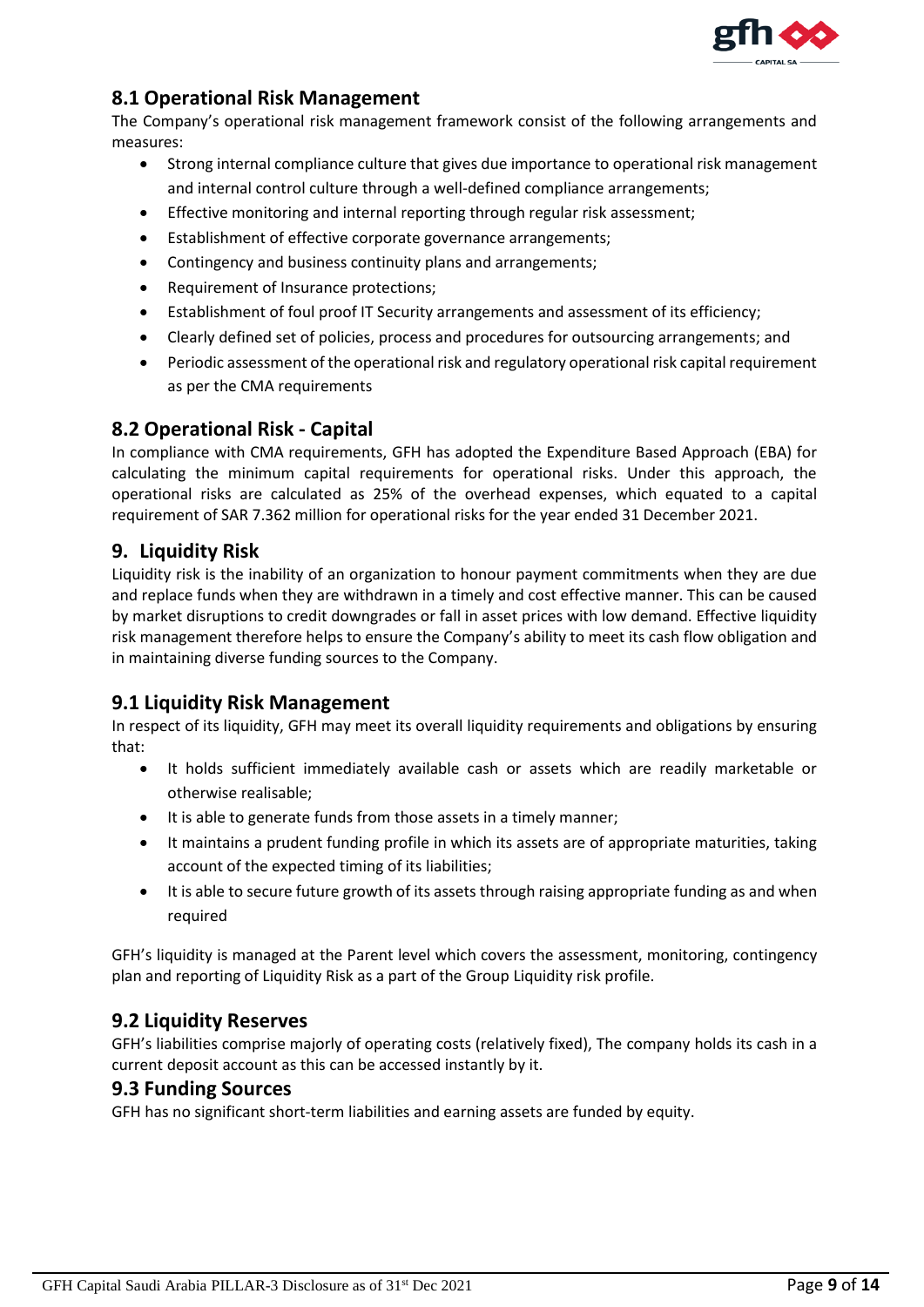

#### **9.4 Risk Measures and Ratios**

GFH prepares a statement of expected cash flows arising at the time of settlement of its assets and liabilities and allocates them in different time intervals in which they are expected to occur. The following are the key liquidity ratios that reflect the liquidity position of the Company as at 31 December 2021:

| Liquid Assets: Total Assets               | 27%    |
|-------------------------------------------|--------|
| Liquid Assets: Total Liabilities          | 964%   |
| Short-term Assets: Short term liabilities | 3,491% |

The table below summarizes the Company's balances of cash, cash equivalent and listed securities as at 31st December 2021:

(Amounts in SAR'000)

| <b>Exposure Class</b>           | Less than<br>3 months | $3 -$ to 12<br>months | Over 1<br>Year           | <b>Total</b> |
|---------------------------------|-----------------------|-----------------------|--------------------------|--------------|
|                                 |                       |                       |                          |              |
| Cash and Cash equivalents       | 19,480                | -                     | $\overline{\phantom{a}}$ | 19,480       |
| Investment in listed securities | 376                   | -                     | -                        | 376          |
| Total                           | 19.856                | $\blacksquare$        | $\blacksquare$           | 19,856       |

| <b>Exposure Class</b>          | Less than<br>3 months | $3 -$ to 12<br>months | Over 1<br>Year | <b>Total</b> |
|--------------------------------|-----------------------|-----------------------|----------------|--------------|
| Accounts payables and accruals | 1,506                 |                       | 102<br>-       | 1,608        |
| <b>Total</b>                   | 1,506                 | $\blacksquare$        | 102            | 1,608        |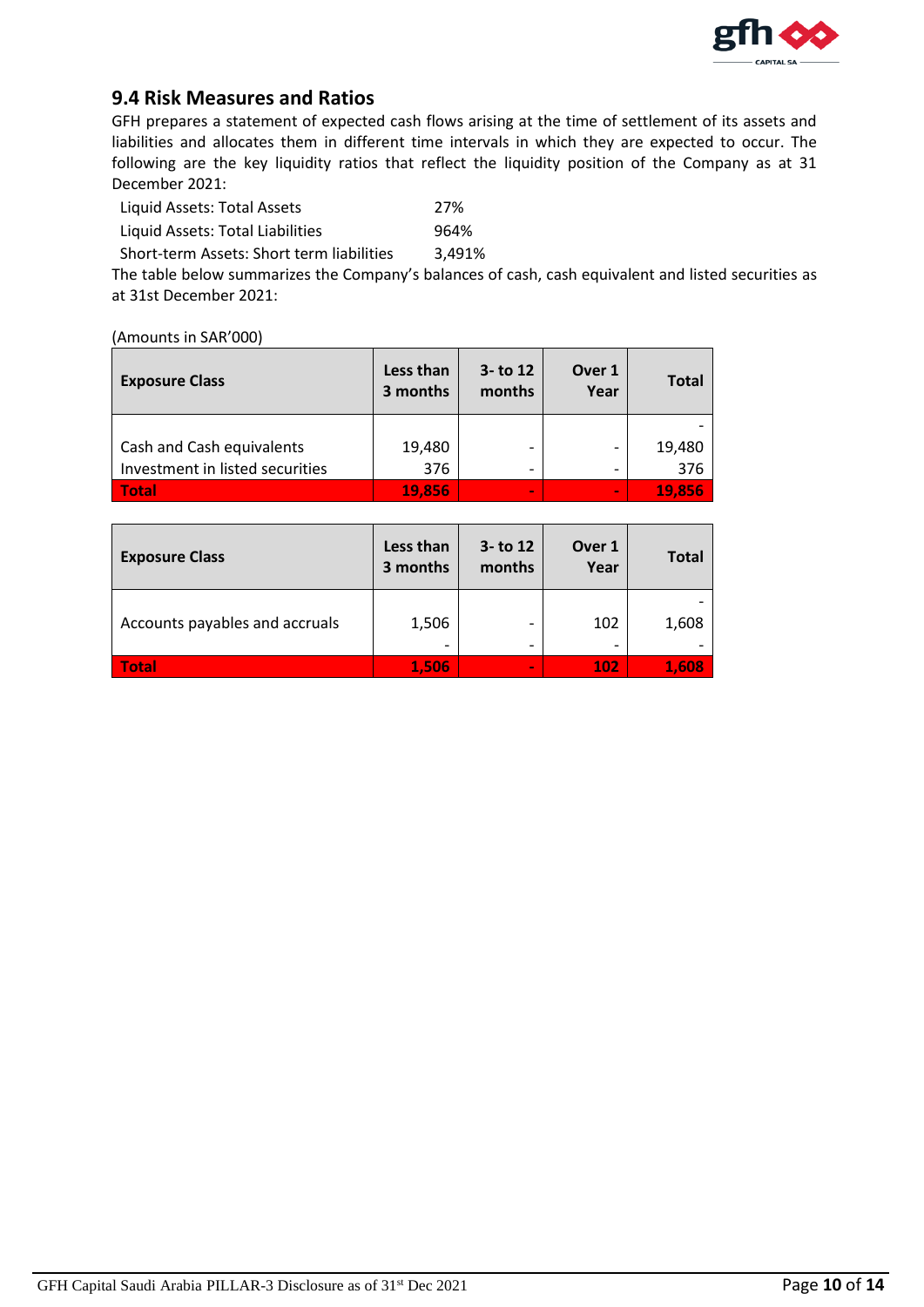

## **APPENDIXES**

## <span id="page-10-0"></span>**Appendix 1: Disclosure on Capital Adequacy**

| <b>Exposure Class</b>                     |        | <b>Net Exposures</b><br><b>Exposures before CRM</b><br><b>SAR '000</b> |        | <b>Risk</b><br>Weighted<br>Assets SR '000 | Capital<br>Requirement<br><b>SAR '000</b> |
|-------------------------------------------|--------|------------------------------------------------------------------------|--------|-------------------------------------------|-------------------------------------------|
| <b>Credit Risk</b>                        |        |                                                                        |        |                                           |                                           |
| On-balance Sheet Exposures                |        |                                                                        |        |                                           |                                           |
| Governments and Central Banks             |        | 577                                                                    | 577    |                                           |                                           |
| <b>Authorised Persons and Banks</b>       |        | 64,350                                                                 | 64,350 | 48,766                                    | 6,827                                     |
| Corporates                                |        |                                                                        |        |                                           |                                           |
| Retail                                    |        |                                                                        |        |                                           |                                           |
| Investments                               |        |                                                                        |        |                                           |                                           |
| Securitisation                            |        |                                                                        |        |                                           |                                           |
| Margin Financing                          |        |                                                                        |        |                                           |                                           |
| Other Assets                              |        | 2,240                                                                  | 2,240  | 6,956                                     | 974                                       |
| <b>Total On-Balance sheet Exposures</b>   |        | 67,167                                                                 | 67,167 | 55,722                                    | 7,801                                     |
| Off-balance Sheet Exposures               |        |                                                                        |        |                                           |                                           |
| OTC/Credit Derivatives                    |        |                                                                        |        |                                           |                                           |
| Repurchase agreements                     |        |                                                                        |        |                                           |                                           |
| Securities borrowing/lending              |        |                                                                        |        |                                           |                                           |
| Commitments                               |        |                                                                        |        |                                           |                                           |
| Other off-balance sheet exposures         |        |                                                                        |        |                                           |                                           |
| <b>Total Off-Balance sheet Exposures</b>  |        |                                                                        |        |                                           |                                           |
| Total On and Off-Balance sheet Exposures  |        | 67,167                                                                 | 67,167 | 55,722                                    | 7,801                                     |
| Prohibited Exposure Risk Requirement      |        |                                                                        |        |                                           |                                           |
| <b>Total Credit Risk Exposures</b>        |        | 67,167                                                                 | 67,167 | 55,722                                    | 7,801                                     |
| <b>Market Risk</b>                        |        | Long Position Short Position                                           |        |                                           |                                           |
| Interest rate risks                       |        |                                                                        |        |                                           |                                           |
| Equity price risks                        | 376    |                                                                        |        |                                           | 68                                        |
| Risks related to investment funds         |        |                                                                        |        |                                           |                                           |
| Securitisation/resecuritisation positions |        |                                                                        |        |                                           |                                           |
| Excess exposure risks                     |        |                                                                        |        |                                           |                                           |
| Settlement risks and counterparty risks   |        |                                                                        |        |                                           |                                           |
| Foreign exchange rate risks               | 44,870 |                                                                        |        |                                           | 897                                       |
| Commodities risks.                        |        |                                                                        |        |                                           |                                           |
| <b>Total Market Risk Exposures</b>        | 45,246 |                                                                        |        |                                           | 965                                       |
|                                           |        |                                                                        |        |                                           |                                           |
| <b>Operational Risk</b>                   |        |                                                                        |        |                                           | 7,362                                     |
| Minimum Capital Requirements              |        |                                                                        |        |                                           | 16,128                                    |
| Surplus/(Deficit) in capital              |        |                                                                        |        |                                           | 49,540                                    |
| Total Capital ratio (time)                |        |                                                                        |        |                                           | 4.07                                      |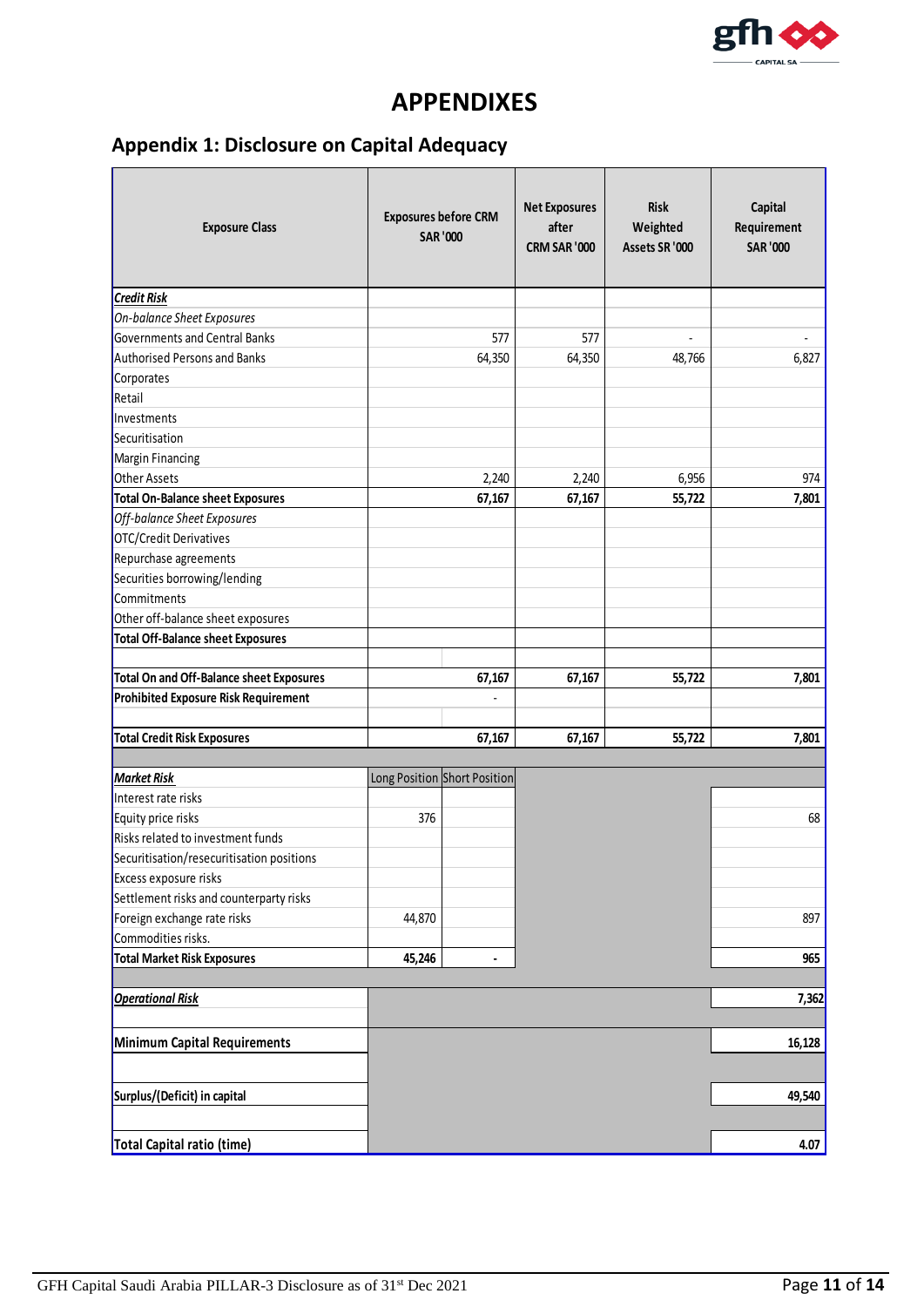

## **Appendix 2: Disclosure on Credit's**

<span id="page-11-0"></span>

|                | Exposures after netting and credit risk mitigation |                                  |                                    |                                   |                   |  |                   |  |                                           |       |                                     |                                                                         |                                                |
|----------------|----------------------------------------------------|----------------------------------|------------------------------------|-----------------------------------|-------------------|--|-------------------|--|-------------------------------------------|-------|-------------------------------------|-------------------------------------------------------------------------|------------------------------------------------|
| Risk Weights   | Governments<br>and central<br>banks                | Administrative<br>bodies and NPO | Authorised<br>persons and<br>banks | <b>Margin</b><br><b>Financing</b> | Corporates Retail |  | Past due<br>items |  | Investments Securitisation   Other assets |       | Off-balance<br>sheet<br>commitments | <b>Total Exposure</b><br>after netting<br>and Credit Risk<br>Mitigation | <b>Total Risk</b><br>Weighted<br><b>Assets</b> |
| $0\%$          | 577                                                |                                  |                                    |                                   |                   |  |                   |  |                                           |       |                                     | 577                                                                     | $\blacksquare$                                 |
| 20%            |                                                    |                                  | 19,480                             |                                   |                   |  |                   |  |                                           |       |                                     | 19,480                                                                  | 3,896                                          |
| 50%            |                                                    |                                  |                                    |                                   |                   |  |                   |  |                                           |       |                                     |                                                                         | $\blacksquare$                                 |
| 100%           |                                                    |                                  | 44,870                             |                                   |                   |  |                   |  |                                           |       |                                     | 44,870                                                                  | 44,870                                         |
| 150%           |                                                    |                                  |                                    |                                   |                   |  |                   |  |                                           |       |                                     |                                                                         | $\blacksquare$                                 |
| 200%           |                                                    |                                  |                                    |                                   |                   |  |                   |  |                                           |       |                                     |                                                                         | $\blacksquare$                                 |
| 300%           |                                                    |                                  |                                    |                                   |                   |  |                   |  |                                           | 2,183 |                                     | 2,183                                                                   | 6,549                                          |
| 400%           |                                                    |                                  |                                    |                                   |                   |  |                   |  |                                           |       |                                     |                                                                         | $\blacksquare$                                 |
| 500%           |                                                    |                                  |                                    |                                   |                   |  |                   |  |                                           |       |                                     |                                                                         | $\blacksquare$                                 |
| 714% (include  |                                                    |                                  |                                    |                                   |                   |  |                   |  |                                           |       |                                     |                                                                         |                                                |
| prohibited     |                                                    |                                  |                                    |                                   |                   |  |                   |  |                                           | 57    |                                     | 57                                                                      | 407                                            |
| exposure)      |                                                    |                                  |                                    |                                   |                   |  |                   |  |                                           |       |                                     |                                                                         |                                                |
| Average Risk   |                                                    |                                  |                                    |                                   |                   |  |                   |  |                                           |       |                                     |                                                                         | $\blacksquare$                                 |
| Weight         |                                                    |                                  |                                    |                                   |                   |  |                   |  |                                           |       |                                     |                                                                         |                                                |
| Deduction from |                                                    |                                  |                                    |                                   |                   |  |                   |  |                                           |       |                                     |                                                                         |                                                |
| Capital Base   |                                                    |                                  |                                    |                                   |                   |  |                   |  |                                           |       |                                     |                                                                         |                                                |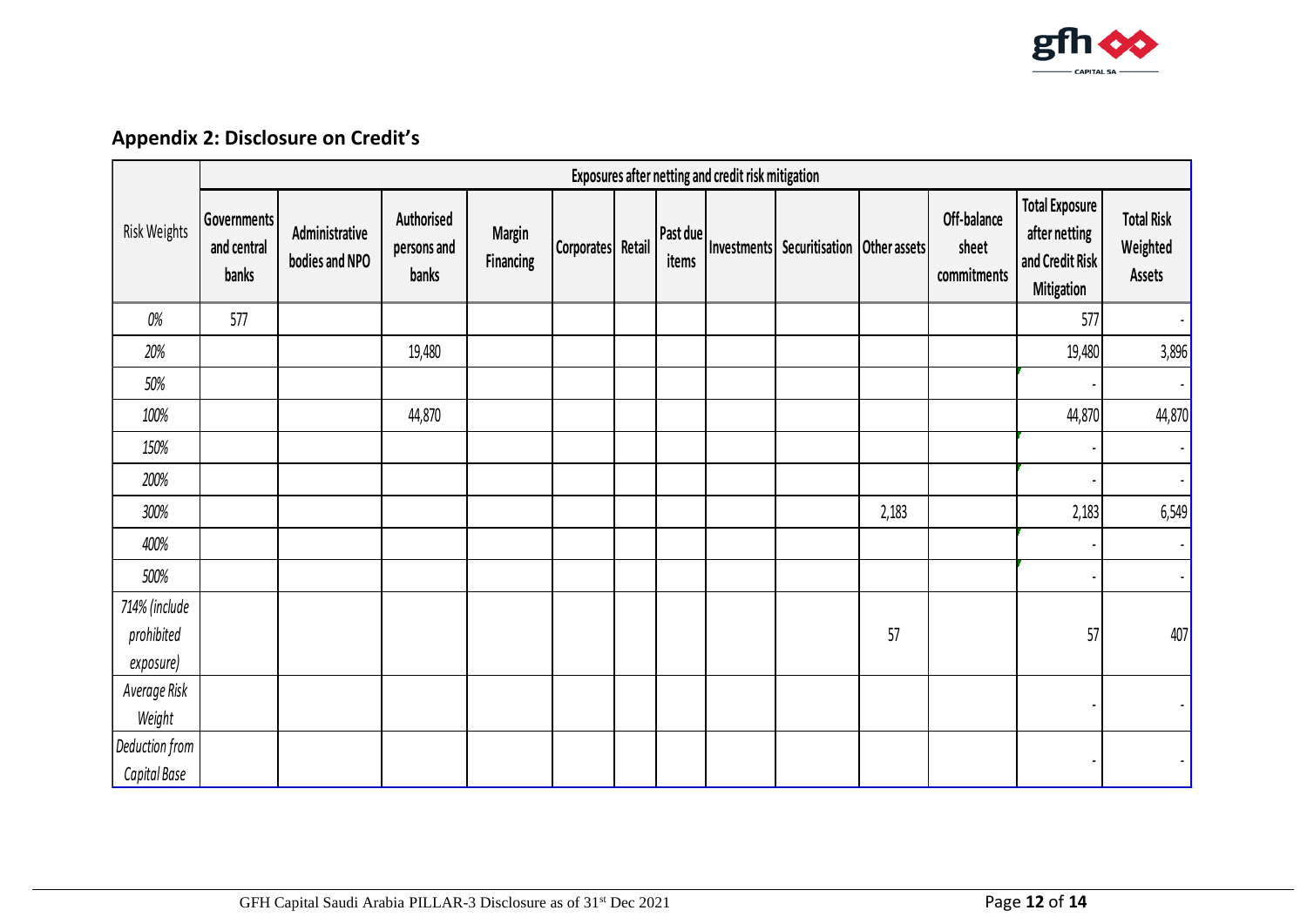

### **Appendix 3: Disclosure on Credit Risk's Rated Exposure**

<span id="page-12-0"></span>

|                                     | Long term Ratings of counterparties |                |                |                                             |                |               |                |         |  |  |  |
|-------------------------------------|-------------------------------------|----------------|----------------|---------------------------------------------|----------------|---------------|----------------|---------|--|--|--|
|                                     | Credit quality step                 | $\mathbf{1}$   | $\overline{2}$ | 3                                           | 4              | 5             | 6              | Unrated |  |  |  |
| <b>Exposure Class</b>               | S&P                                 | AAA TO AA-     | A+TO A-        | BBB+TO BBB-                                 | BB+TO BB-      | B+TO B-       | CCC+ and below | Unrated |  |  |  |
|                                     | Fitch                               | AAA TO AA-     | A+TO A-        | BBB+TO BBB-                                 | BB+TO BB-      | B+TO B-       | CCC+ and below | Unrated |  |  |  |
|                                     | Moody's                             | Aaa TO Aa3     | A1TO A3        | Baa1 TO Baa3                                | Ba1TO Ba3      | <b>B1TOB3</b> | Caa1 and below | Unrated |  |  |  |
|                                     | Capital Intelligence                | AAA            | AA TO A        | <b>BBB</b>                                  | BB             | B             | C and below    | Unrated |  |  |  |
| On and Off-balance-sheet Exposures  |                                     |                |                |                                             |                |               |                |         |  |  |  |
| Governments and Central Banks       |                                     |                |                |                                             |                |               |                | 577     |  |  |  |
| <b>Authorised Persons and Banks</b> |                                     | 19,480         |                |                                             |                | 44,870        |                |         |  |  |  |
| Corporates                          |                                     |                |                |                                             |                |               |                |         |  |  |  |
| Retail                              |                                     |                |                |                                             |                |               |                |         |  |  |  |
| Investments                         |                                     |                |                |                                             |                |               |                |         |  |  |  |
| Securitisation                      |                                     |                |                |                                             |                |               |                |         |  |  |  |
| Margin Financing                    |                                     |                |                |                                             |                |               |                |         |  |  |  |
| Other Assets                        |                                     |                |                |                                             |                |               |                | 2,240   |  |  |  |
| Total                               | $\blacksquare$                      | 19,480         | $\blacksquare$ | $\blacksquare$                              | $\blacksquare$ | 44,870        | $\blacksquare$ | 2,817   |  |  |  |
|                                     |                                     |                |                | <b>Short term Ratings of counterparties</b> |                |               |                |         |  |  |  |
|                                     | Credit quality step                 | $\mathbf{1}$   | $\overline{2}$ | 3                                           | 4              | Unrated       |                |         |  |  |  |
|                                     | <b>S&amp;P</b>                      | $A-1+$ , $A-1$ | $A-2$          | $A-3$                                       | Below A-3      | Unrated       |                |         |  |  |  |
| <b>Exposure Class</b>               | Fitch                               | $F1+, F1$      | F2             | F <sub>3</sub>                              | Below F3       | Unrated       |                |         |  |  |  |
|                                     | Moody's                             | $P-1$          | $P-2$          | $P-3$                                       | Not Prime      | Unrated       |                |         |  |  |  |
|                                     | Capital Intelligence                | A1             | A2             | A <sub>3</sub>                              | Below A3       | Unrated       |                |         |  |  |  |
| On and Off-balance-sheet Exposures  |                                     |                |                |                                             |                |               |                |         |  |  |  |
| Governments and Central Banks       |                                     |                |                |                                             |                | 577           |                |         |  |  |  |
| <b>Authorised Persons and Banks</b> |                                     | 19,480         |                |                                             | 44,870         |               |                |         |  |  |  |
| Corporates                          |                                     |                |                |                                             |                |               |                |         |  |  |  |
| Retail                              |                                     |                |                |                                             |                |               |                |         |  |  |  |
| Investments                         |                                     |                |                |                                             |                |               |                |         |  |  |  |
| Securitisation                      |                                     |                |                |                                             |                |               |                |         |  |  |  |
| Margin Financing                    |                                     |                |                |                                             |                |               |                |         |  |  |  |
| <b>Other Assets</b>                 |                                     |                |                |                                             |                | 2,240         |                |         |  |  |  |
| Total                               | $\blacksquare$                      | 19,480         | $\blacksquare$ | $\blacksquare$                              | 44,870         | 2,817         |                |         |  |  |  |